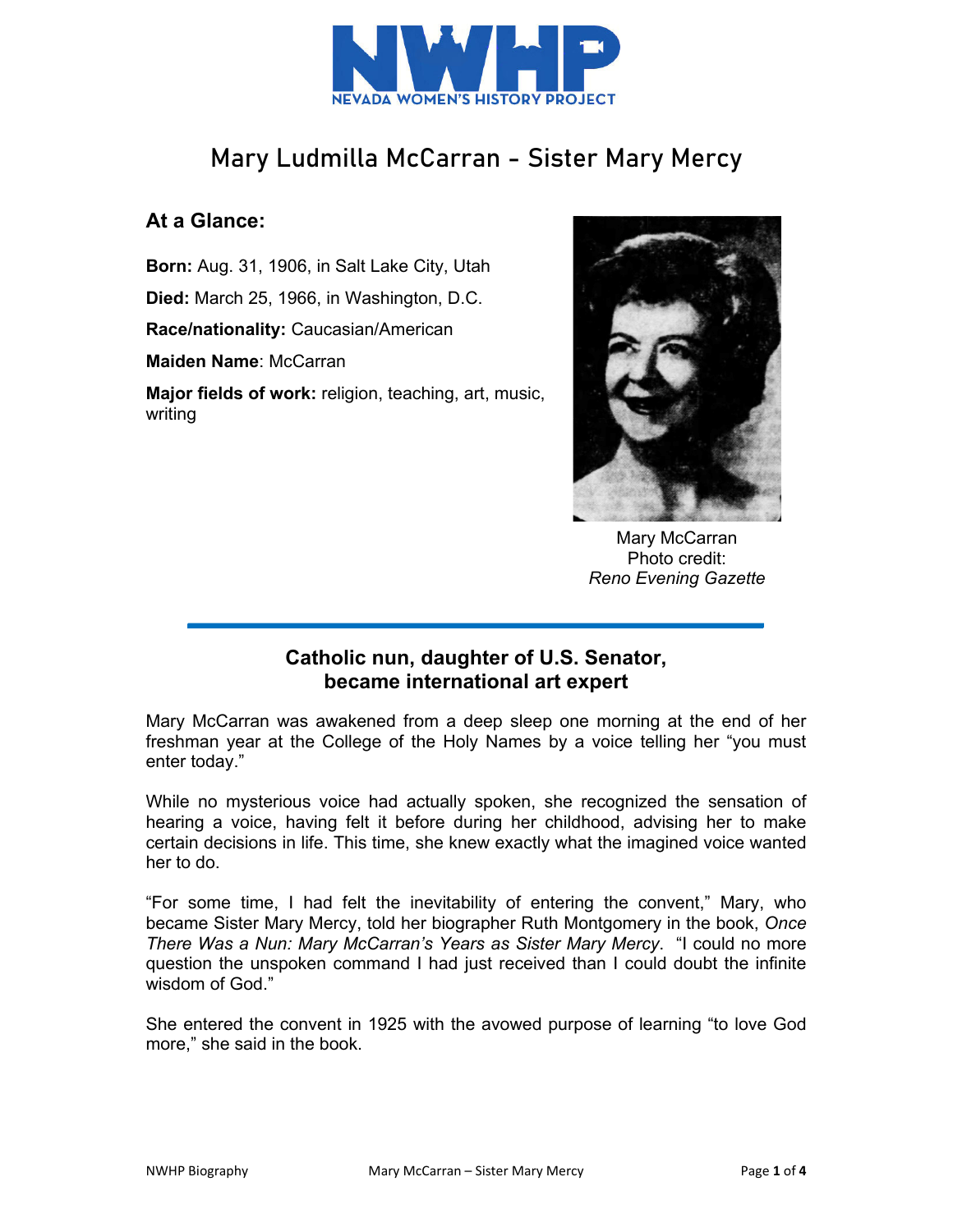On that day, Mary McCarran entered the Order of the Holy Names and spent 32 years as a nun teaching and studying. But those years are only part of the story of this daughter of U.S. Sen. Patrick McCarran (D- Nev.)

Mary was born Aug. 31, 1906, in Salt Lake City, Utah, where her parents, Patrick and Harriet, were vacationing. Her father was an attorney in Tonopah at the time. The family, which included Mary, her older sister Margaret, younger sisters Norine and Sylvia Patricia, and brother Samuel, moved to Reno in 1920.

Mary attended public schools in Carson City and Reno, then entered high school at Holy Names Convent School in Oakland, Calif. Her sister Margaret also attended Holy Names and entered the convent before Mary. After graduation, Mary entered the University of Nevada, but the College of the Holy Names offered her a scholarship.

Harriet McCarran objected to the move, Mary explained in *Once There Was a Nun*, but Patrick McCarran said it was her choice, and Mary chose Holy Names.

On the morning that Mary heard the command "you must enter today," her mother was with her in Oakland, and she said she would never give her daughter permission to enter the convent. But Mary's father approved.

Mary's college friend Collette Travers told Harriet, "God has called Mary, and it is in her heart to respond," Mary recalled in the biography.

That same afternoon, Mary entered the novitiate at the convent. She became Sister Mary Mercy, taking her final vows of poverty, chastity, and obedience five and a half years later, she said in the biography.

Over the next few decades, Sister Mary Mercy taught in several Catholic elementary and high schools, where she specialized in art and music. She also taught voice at the primary, secondary and college levels. She headed the art departments at St. Andrew's high school in Pasadena, Calif., and at the College of Holy Names.

Sister Mary Mercy also continued to travel and study art and music during those years, in both the U.S. and Europe. She earned her master's degree in art from Catholic University, the *Nevada State Journal* noted.

Senator McCarran died Sept. 28, 1954, after speaking at a Hawthorne, Nev., event. Sister Mary Mercy was studying at Johns Hopkins University in Baltimore at the time of her father's death. She was in the U.S. Senate gallery when her father was eulogized in the Senate on Nov. 9, 1954, according to the *Reno Evening Gazette*.



After 32 years in the Holy Names order, Sister Mary Mercy petitioned to leave the order to care for her mother, and her request was granted. She left the order in 1957.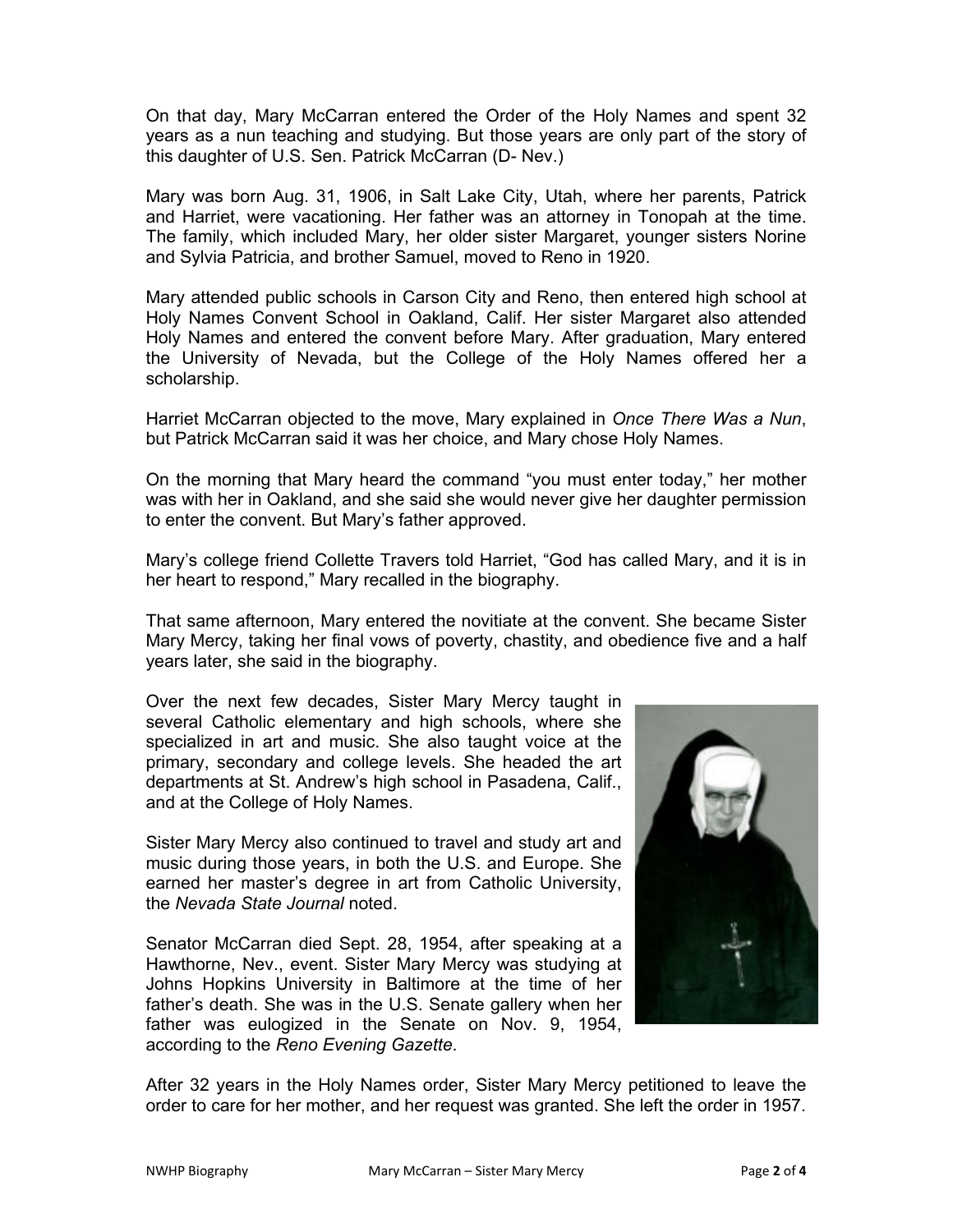In 1960, she was living in Washington D.C. where she was an art teacher, writer, and musician. She specialized in the study of the art of the Italian primitives and had received a certificate of merit from the Pius XII School of Advanced Study in Florence, Italy, where she had studied under various art experts.

That same year, Mary wrote *The Life of Mary in Legend and Art*, a compilation of photo reproductions of art depicting the mother of Jesus.

Later, in the U.S. she wrote her doctoral dissertation at Johns Hopkins on 13<sup>th</sup> century Italian artist Duccio di Buoninsegna's painting Nativity Panel, according to the *Reno Evening Gazette*. She also participated in a project of re-dating eight ancient Greek statues in the Clark Collection of the Corcoran Museum of Art in Washington D.C. One of her own paintings was displayed at Catholic University in Washington, D.C.

In 1962, Ruth Montgomery published *Once There was a Nun* about Mary, stressing Mary's talent in art and music. The book, on which Mary collaborated, was chosen as a book of the month selection of the Catholic Literary Foundation.

Mary spent three years working as a stock broker, but over the years she also created art and lectured on the life of Mary, the mother of Jesus, in art, setting up a studio in her Washington D.C. home.

In November 1965, the *Reno Evening Ga*zette reported that Mary was ill with cancer at Georgetown University Hospital in Washington, D.C. She underwent surgery and afterward was in a coma, according to her brother Dr. Sam McCarran, the *Reno Evening Gazette* reported on Nov. 27, 1965. She came out of the coma but remained in critical condition.

Mary McCarran died on March 25, 1966. Her funeral was held in Reno at St. Thomas Aquinas Cathedral, and she was buried at Mountain View Cemetery.

### **Researched by Patti Bernard and written by Susan Skorupa Mullen**

**Posted on May 3, 2021** 

#### **Sources of Information:**

"Late Pat McCarran's Daughter to Lecture on Art in East." *Reno Evening Gazette* (Reno, Nevada), April 7, 1962, p. 6.

"Mary McCarran Dies; Rites Slated Wednesday." *Nevada State Journal* (Reno, Nevada), March 26, 1966, p. 15.